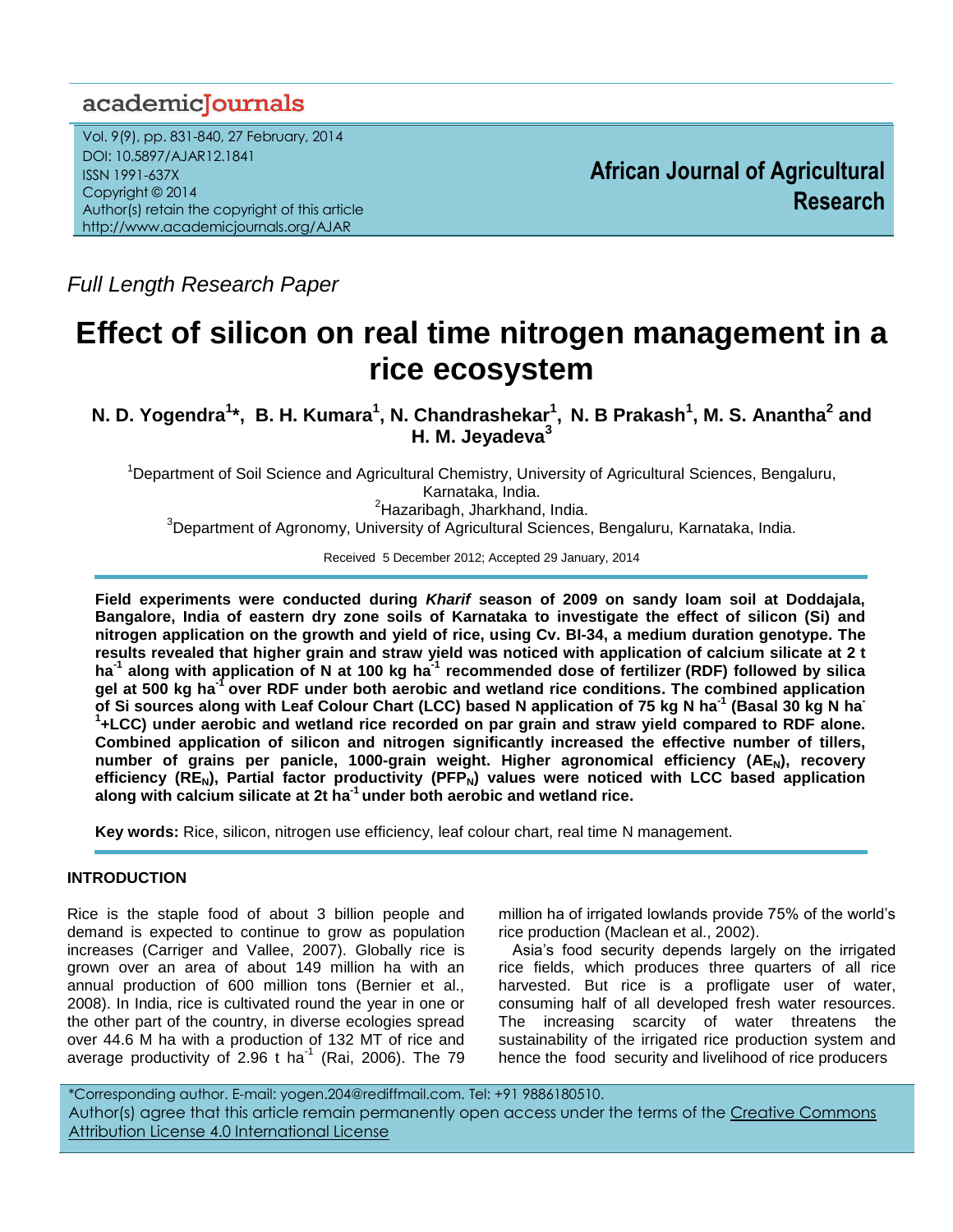and consumers. Aerobic rice is a rice production system for water-short environments where adapted rice varieties are grown under aerobic soil conditions (Atlin et al., 2006; Bouman et al., 2006; Wang et al., 2002). Although the system of aerobic rice can produce high yields (Bouman et al., 2006; Wang et al., 2002, Peng et al., 2006).

Silicon (Si) is the second most abundant element in the earth's crust, with soils containing approximately 32% Si by weight (Lindsay, 1979). Si is a major constituent of the Earth's crust, forming the silicate minerals. In soils, these minerals undergo chemical and physical weathering, resulting in the release of Si in solution, which is either combined with other elements to form clay minerals, or released toward the streams and the oceans or absorbed by the vegetation. In agronomy, Si is generally not considered an essential element. The major reason is that there is no evidence to show that Si is involved in the metabolism of plant, which is one of the three criteria required for essentiality established by Arnon and Stout (1939). Although agricultural soils are largely composed of silicate minerals, many soils contain an inadequate supply or are naturally low in plant available Si. Most likely, the Si content in some regions might be limiting to sustainable rice production (Savant et al., 1999). In addition, Si depletion can occur in traditional rice soils from the continuous monoculture of high-yielding cultivars with intensive cultivation practices (Miyake, 1993).

Rice is considered to be a Si accumulator plant and tends to actively accumulate Si to tissue concentrations of 5% or higher. Recently Si has been regarded as quasiessential element (Epstein, 2002). Some of the studies suggest that Si, enhances disease resistance in plants, imparts turgidity to the cell walls and has a putative role in mitigating the metal toxicities (Datnoff et al., 1997). It is suggested that the Si plays a crucial role in preventing or minimizing the lodging in the cereal crops (Munir et al., 2003), a matter of great importance in terms of agricultural productivity.

Nitrogen fertilizer has played an important role in increasing rice yields, and total consumption of N for rice production has increased gradually worldwide (Singh et al., 2012). However, fertilizer N use efficiency of rice is generally low for rice grown in a transplanted culture ranging from 25 to 45%, and average about 35% (Dobermann and Cassman, 2002).

A deficiency of N that is directly involved in synthesis of protein or chloroplast pigments or electron transfer, however, lowers the photosynthetic efficiency (Takahashi 1990). Nitrogen is one of the most important plant nutrients and plays a vital role in plant photosynthesis and biomass production. Several studies showed that when N is slightly deficit within plants, the demand for  $NO<sub>3</sub>$ , free amino acid, and free amino N increases quickly, without necessarily bringing a simultaneous marked change in total nitrogen (Wang et al*.*, 2005). More than half of the N fertilizer applied is lost and

results not only in an environmental hazard but also a substantial economic loss (Li et al., 2009). About onethird of applied N is lost by different processes (Abrol et al., 2007). Blanket or packages of fertilizer recommendations over large areas are not efficient because indigenous nitrogen supply (INS) varies widely among rice field. Rice crops require different amount of nutrients, depending on native nutrient supply and demand. Leaf colour chart (LCC) and chlorophyll meters are the promising tools developed in recent years for need-based N management in rice crops. Application of N with the LCC usage helps in reducing the leaching loss and enhances the nutrients uptake of crop. The LCC is simple and alternative method for monitoring the relative greenness of a rice leaf as an indicator of leaf N status (Shukla et al., 2004). Fertilizer application for wetland rice with the usage of LCC helps in saving N to an extent of 27 to 56 kg ha<sup>-1</sup> in Punjab, 19 to 39 kg ha<sup>-1</sup> in Haryana, 30 to 40 kg ha<sup>-1</sup> in Bihar and 42 to 50 kg ha<sup>-1</sup> in West Bengal as compared to fixed-time blanket N recommendation or farmers practice (Bijay and Yadvinder, 2003). However, there is no information regarding N management in aerobic rice by adopting LCC method.

Application of nitrogenous fertilizers is an important practice for increasing rice yields. However, when applied in excess may limit yield because of lodging, promote shading and susceptibility to insects and diseases. These effects could be minimized by the use of Si (Ma et al., 1989; Munir et al., 2003). Due to a synergistic effect, the application of Si has the potential to raise the optimum N rate, thus enhancing productivity of existing lowland rice fields (Ho et al., 1980). Silicon has been reported to raise the optimum level of N in rice. However, information on Si and N interaction in aerobic/upland/rainfed rice is very limited. In this context the present study was undertaken to evaluate the effect of Si and N on yield, yield components and NUE of aerobic and wetland rice.

#### **MATERIALS AND METHODS**

#### **Experimental site**

The experimental site belongs to eastern dry zone of Karnataka, situated at Doddajala, Bangalore North with latitude of 12°10' N and longitude of 76° 35' E 650 m above mean sea level (MSL) and receives annual rainfall of 766 mm during the cropping period. The meteorological data of the location indicating rainfall, temperature and humidity recorded during the experimental period is mentioned in Table 1. The initial pysico-chemical soil analysis of the experimental is given in Table 2.

#### **Experimental design**

Two field experiments were conducted during *Kharif 2009*, under aerobic and wetland conditions simultaneously, the experiments consisted of seven treatments with three replications laid out in randomized block design (same set of treatments were followed for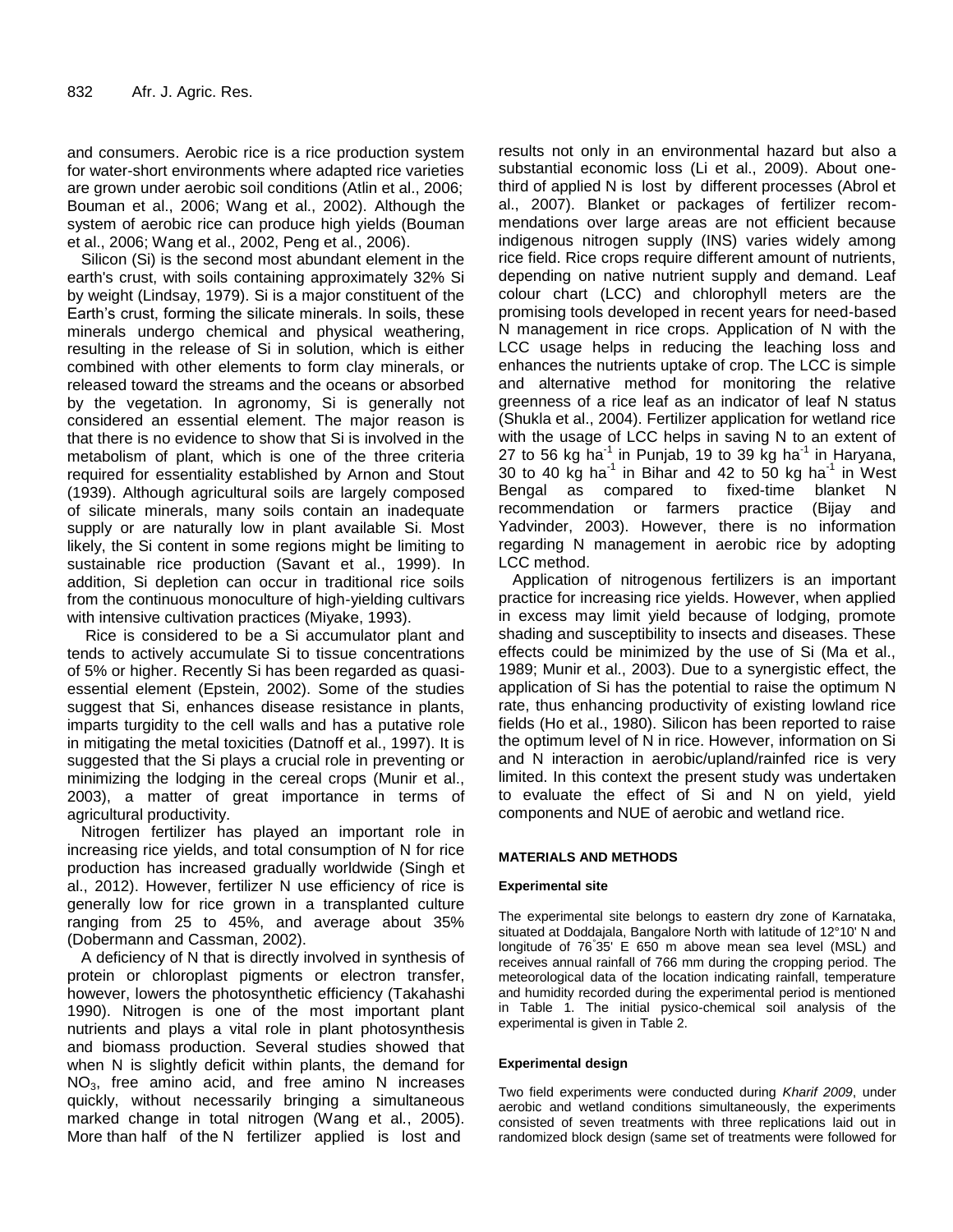|              |               |       | Mean temperature (°C) |                |      |                |      | <b>Mean</b> |              | relative | No.  | οf      |      |  |
|--------------|---------------|-------|-----------------------|----------------|------|----------------|------|-------------|--------------|----------|------|---------|------|--|
| <b>Month</b> | Rainfall (mm) |       |                       | <b>Maximum</b> |      | <b>Minimum</b> |      |             | humidity (%) |          |      | rainy   |      |  |
|              | N             | А     | D                     | N              | A    | D              | N    | A           | D            | N        | А    | D       | days |  |
| July         | 102.0         | 55.8  | $-46.8$               | 28.2           | 28.7 | 0.5            | 19.0 | 19.5        | 0.5          | 87       | 69.5 | $-17.5$ | 2    |  |
| Aug          | 129.0         | 106.8 | $-22.2$               | 27.2           | 28.3 | 1.1            | 18.8 | 19.2        | 0.4          | 88       | 75.0 | $-13.0$ |      |  |
| Sep          | 203.2         | 231.5 | 28.3                  | 28.1           | 28.0 | $-0.1$         | 18.8 | 19.2        | 0.4          | 88       | 84.0 | $-4.0$  | 12   |  |
| Oct          | 173.9         | 29.6  | $-144.3$              | 27.7           | 28.1 | 0.4            | 18.3 | 17.5        | $-0.8$       | 87       | 71.5 | $-15.5$ | 4    |  |
| Nov          | 53.9          | 49.4  | -4.5                  | 26.6           | 27.0 | 0.4            | 16.6 | 17.7        | 1.1          | 86       | 74.5 | $-11.5$ | 5    |  |
| Dec          | 13.3          | 11.0  | $-2.3$                | 26.1           | 26.8 | 0.7            | 14.3 | 16.3        | 2.0          | 86       | 73.0 | $-13.0$ |      |  |

**Table 1.** Normal and actual monthly weather data recorded at Doddajala, Bengaluru (North) during 2009.

N, Normal meteorological data (Mean of 1972-2008); A, actual meteorological data (Year 2009-2010); D, deviation from the normal (A-N).

**Table 2.** Pre-sowing physico-chemical soil analysis.

| <b>Parameter</b>                                    | Aerobic rice      | <b>Wetland rice</b> |
|-----------------------------------------------------|-------------------|---------------------|
| pH (1:2.5)                                          | 6.29              | 6.30                |
| $EC$ (d $Sm^{-1}$ )                                 | 0.23              | 0.20                |
| $OC (g kg-1)$                                       | 6.40              | 6.90                |
| <b>Particle size distribution</b>                   |                   |                     |
| Sand (%)                                            | 65.39             | 61.80               |
| Silt (%)                                            | 15.48             | 17.60               |
| Clay(%)                                             | 18.57             | 20.30               |
|                                                     |                   |                     |
| <b>Textural class</b>                               | <b>Sandy loam</b> |                     |
| CEC (Cmol $P^{(+)}$ kg <sup>-1</sup> )              | 17.25             | 19.57               |
| Available N (kg ha $^{-1}$ )                        | 378.00            | 389.00              |
| Available $P_2O_5$ (kg ha <sup>-1</sup> )           | 39.30             | 54.10               |
| Available $K_2O$ (kg ha <sup>-1</sup> )             | 144.50            | 156.6               |
| Available S (ppm)                                   | 18.30             | 17.50               |
| Exchangeable Ca (c mol $P^{(+)}$ kg <sup>-1</sup> ) | 1.40              | 2.20                |
| Exchangeable Mg (c mol $P^{(+)}$ kg <sup>-1</sup> ) | 1.00              | 0.90                |
| Available Si (ppm) (0.5 M Acetic acid extractable)  | 44.00             | 45.93               |

both aerobic and wetland rice).

#### **Field experiment**

#### *Aerobic rice*

Rice seeds of BI 34 were sown at 2 seeds hill<sup>-1</sup> with spacing of 30  $\times$ 10 cm and the crop was irrigated once in 4 to 5 days.

#### *Wetland rice*

25<sup>th</sup> day old seedlings of BI 34 were transplanted at two seedlings per hill with spacing of 20  $\times$  10 cm and irrigation was given to maintain the submergence condition throughout the crop growth period. The calculated quantity of silicon sources, viz. calcium

silicate and silica gel were applied to soil two weeks prior to sowing/transplanting. All the treatments received a common recommended dose of 50 kg ha<sup>-1</sup> of  $P_2O_5$  and  $K_2O$ . For RDF (Recommended dose of fertilizer) treatment, 100 kg N ha<sup>-1</sup> was applied at three splits (50 kg  $\acute{N}$  ha<sup>-1</sup> at the time of sowing / transplanting and remaining 50 kg as two equal splits during maximum tillering and panicle initiation stage). The LCC treatments receives, 30 kg  $\overline{N}$  ha<sup>-1</sup> at the time of sowing and remaining amount of N supplied based on LCC critical values. During the growth periods, the LCC readings were taken at ten days intervals starting from 14 days after transplanting in wetland rice and 21 days after sowing in case of aerobic rice. Based on critical value (LCC-3 for aerobic rice and LCC-4 for wetland rice) assessed in the respective treatment, N was applied at at 15 kg ha<sup>-1</sup> at each time when LCC value fell below the critical value. Grain and straw yield and yield components were recorded in each treatment at harvest and grain yields were adjusted to 14% of moisture level. Grain and straw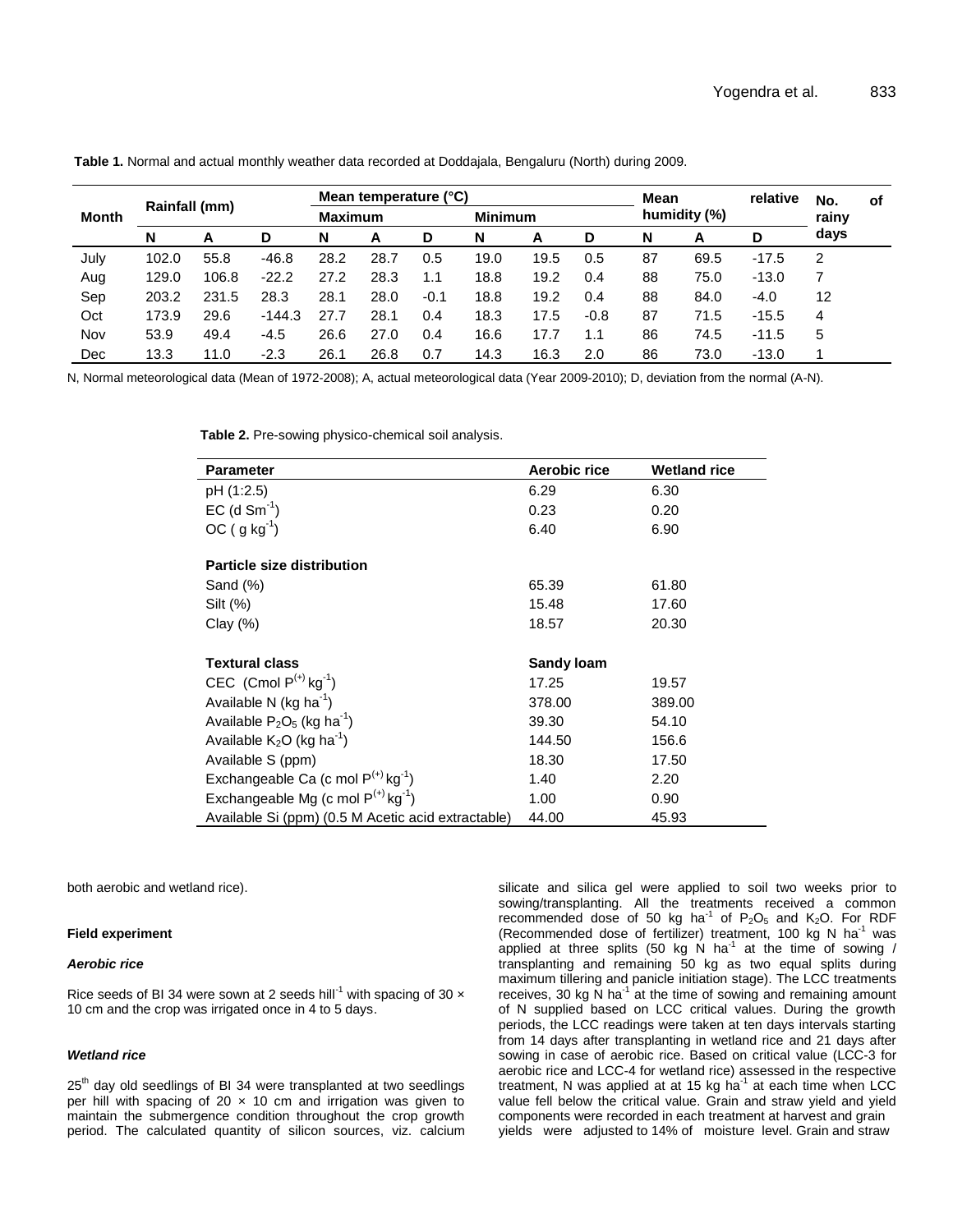samples were analyzed by using CHNS (LECO - 900, USA) analyzer for total N content. Nitrogen use efficiency (NUE) in rice was calculated by using different efficiency formulae (Cassman et al., 1998).

#### **Source of silicon and composition**

Calcium silicate was used as a source of silicon which was procured from Excell Minerals, USA (www.excellminerals.com) which consists of Si 12%, CaO 30%, Mg 7%, S 0.2%, Fe 4%, Mn 1%, Al 3% Cr 0.2%, Ti 0.5% and Ni 0.04% and another source was silica gel which was procured from Shijo, Japan.

#### **Nitrogen use efficiency parameters**

Grain yield (kg ha<sup>-1</sup>) in N fertilized plot - grain yield (kg ha<sup>-1</sup>) in no N plot  $AE_N$  (kg grain kg<sup>-1</sup> N applied) = Quantity of fertilizer N applied (kg ha<sup>-1</sup>) in N fertilizer plot

Total N uptake (kg ha $^{-1}$ ) in N fertilized plot - Total N uptake (kg ha $^{-1}$ ) in no N plot  $RE_N$  (%) =  $\longrightarrow x 100$ 

**1.1** 
$$
\mu
$$
 **1.1**  $\mu$  **2.1**  $\mu$  **3.1**  $\mu$  **4.1**  $\mu$  **5.1**  $\mu$  **6.1**  $\mu$  **7.1**  $\mu$  **8.1**  $\mu$  **9.1**  $\mu$  **10.1**  $\mu$  **11.1**  $\mu$  **10.1**  $\mu$  **11.1**  $\mu$  **12.1**  $\mu$  **13.1**  $\mu$  **14.1**  $\mu$  **15.1**  $\mu$  **16.1**  $\mu$  **17.1**  $\mu$  **18.1**  $\mu$  **19.1**  $\mu$  **19.1**  $\mu$  **19.1**  $\mu$  **19.1**  $\mu$  **19.1**  $\mu$  **19.1**  $\mu$  **19.1**  $\mu$  **19.1**  $\mu$  **19.1**  $\mu$  **19.1**  $\mu$  **19.1**  $\mu$  **19.1**  $\mu$  **19.1**  $\mu$  **19.1**  $\mu$  **19.1**  $\mu$  **19.1**  $\mu$  **19.1**  $\mu$  **19.1**  $\$ 

Grain yield  $(Kg ha^{-1})$  in N fertilized plot  $PFP<sub>N</sub>$  (kg grain kg<sup>-1</sup> N applied) = <sup>1</sup> Quantity of fertilized N applied (Kg ha<sup>-1</sup>)

Where,  $AE_N$  = Agronomic efficiency;  $RE_N$  = Apparent recovery efficiency, and  $PFP_N =$  Partial factor productivity.

#### **Method of application of N based on LCC**

Leaf colour chart procured from Nitrogen parameter, Adambakkam, Chennai - 600088. India, (e-mail:lccenquiry@gmail.com) was used in the present investigation. LCC is a simple, cheap, and easy-touse tool that can help farmers to manage N judiciously. The critical value of LCC-3 was used for aerobic rice and LCC-4 for wetland rice. The critical or threshold value of the LCC is defined as the intensity of green colour that must be maintained in the uppermost fully opened leaf of the rice plant and fertilizer N needs to be applied whenever leaf greenness is below the critical LCC value. Leaf greenness or leaf N content is closely related to photosynthesis rate and biomass production and is a sensitive indicator of changes in crop N demand during the growing season. Thus, maintaining the leaf greenness just above the LCC critical value ensures high yields with need-based N application thereby leading to high fertilizer N use efficiency.

#### **Estimation of total N in plant samples**

The total nitrogen was determined using CHN analyzer (CHNS, LECO). The powdered samples were weighed (5-10 mg) and mixed with an oxidizer [vanadium pentoxide  $(V_2O_5)$ ] in a tin capsule, which is then combusted in a reactor at 1000°C. The sample and container melt, and the tin promote a violent reaction (flash combustion) in a temporarily enriched oxygen atmosphere. The combustion products  $CO<sub>2</sub>$  and  $NO<sub>2</sub>$  are carried by a constant flow of carrier gas (helium) that passes through a glass column packed

with an oxidation catalyst of tungsten trioxide  $(WO_3)$  and a copper reducer, both kept at 1000°C. At this temperature, the nitrogen oxide is reduced to  $N_2$ . The  $CO_2$  and  $N_2$  are then transported by the helium and separated by a 2-m-long packed column (Poropak Q/S 50/80 mesh) and quantified with a thermal conductivity detector (**TCD)** (set at 290°C.).

#### **Statistical analysis and interpretation of data**

The analysis and interpretation of the data were done using the Fisher's method of analysis and variance technique as given by Panse and Sukhatme (1967). The level of significance used in 'F' and't' test was 5% probability and wherever 'F' test was found significant, the 't' test was performed to estimate critical differences among various treatments.

#### **RESULTS AND DISCUSSION**

#### **Growth parameters**

The plant height was significantly affected by the combined application of Si and N under aerobic rice, but not in wetland rice (Table 3). There was a significant increase in the plant height with the application of calcium silicate at 2 t ha<sup>-1</sup> along with RDF (100 kg N ha<sup>-1</sup>) (87 cm) over control (78 cm). Application of Si was effective in preventing lodging in rice by increasing the thickness of the culm and size of the vascular bundles thereby enhancing the strength of the culm (Shimoyama, 1958). Application of calcium silicate at 2 t ha $^{-1}$  along with basal 30 kg N ha<sup>-1</sup> with LCC recorded higher number of productive tillers in both aerobic and wetland rice. Higher number of productive tillers was recorded in aerobic rice compared to wetland rice mainly due to rice plants develop relatively more tillers at wider spacing because of advantage of space, nutrition and sunlight. The plant spacing significantly influenced tillering capacity of rice.

#### **Yield parameters**

Number of grains per panicle was significantly increased by application of silicon and N under aerobic and wetland condition (Table 3). In the present study LCC based N was applied at different crop growth stages (basal, tillering stage and before flowering stage, Table 5). Increase in the number of grains per panicle was mainly attributed increased application of N from 0 to 100 kg ha $^{-1}$ along with the application of calcium silicate or silica gel, which might have enhanced the accumulation of photosynthates under both aerobic and wetland condition. However, there was no significant difference in the number of grains per panicle with application of calcium silicate at 2 t ha<sup>-1</sup> along with RDF (124 and 137) and LCC (121 and 129) based N application under both conditions, respectively. Fageria et al. (2001) reported that number of panicles along with number of grains per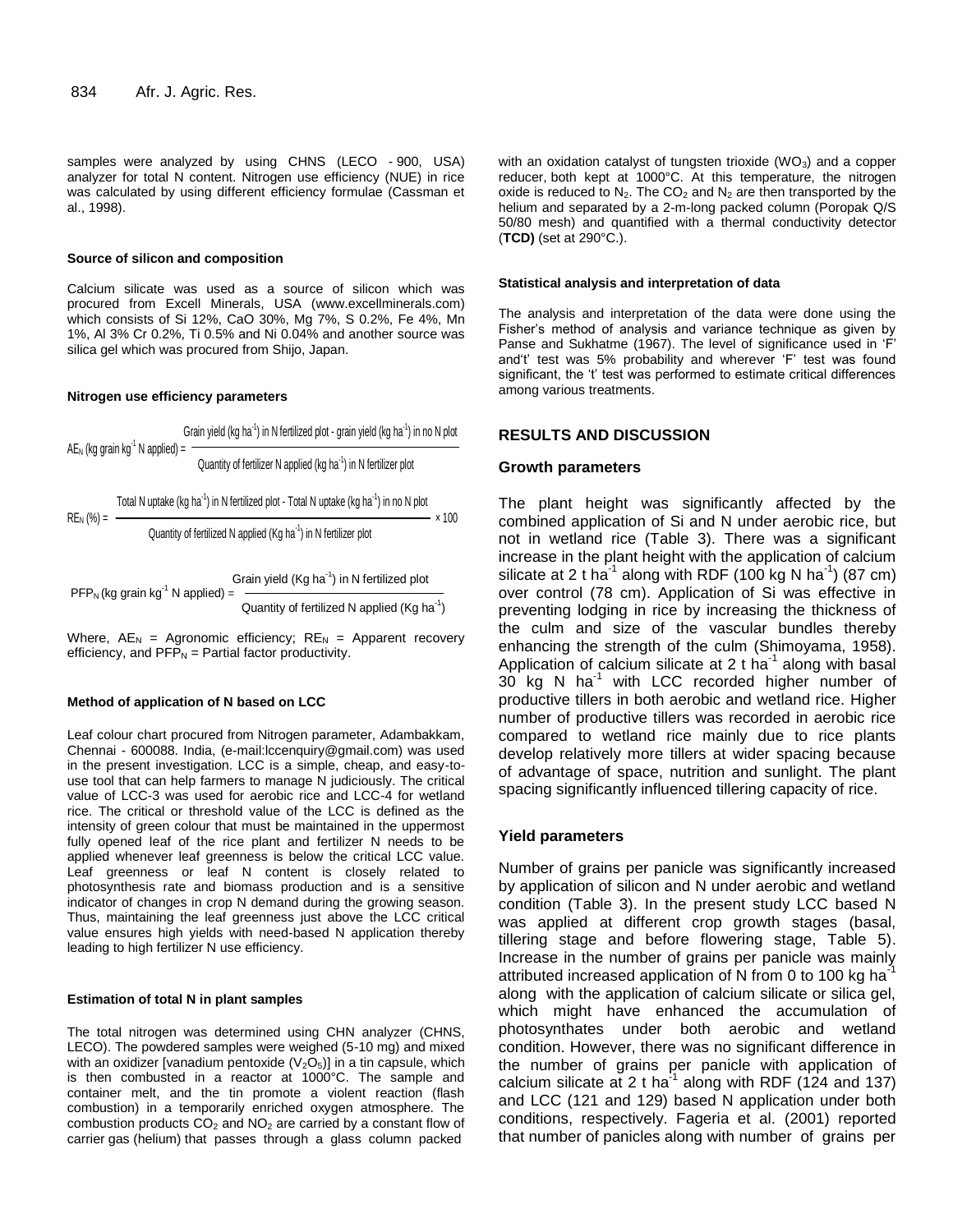| <b>Treatments</b>                                       | <b>Plant Height (cm)</b>                   |    |    | No. of productive tillers | No. of grains per panicle |     |     |
|---------------------------------------------------------|--------------------------------------------|----|----|---------------------------|---------------------------|-----|-----|
| Fertilizer                                              | <b>Silicon source</b>                      |    | W  | A                         | W                         | А   | W   |
| RDF P and K (Control -N)                                | 78                                         | 82 | 11 |                           | 97                        | 120 |     |
|                                                         | Without silicon                            | 81 | 88 | 15                        | 8                         | 120 | 128 |
| RDF P and $K +$ Basal<br>30 kg N ha <sup>-1</sup> + LCC | CaSiO <sub>3</sub> at 2 t ha <sup>-1</sup> | 86 | 88 | 17                        | 10                        | 121 | 129 |
|                                                         | Silica gel at 500 kg ha <sup>-1</sup>      | 84 | 87 | 16                        | 9                         | 121 | 129 |
|                                                         | Without silicon                            | 84 | 90 | 14                        | 9                         | 118 | 125 |
| <b>RDF NPK</b>                                          | CaSiO <sub>3</sub> at 2 t ha <sup>-1</sup> | 87 | 93 | 16                        | 9                         | 124 | 137 |
|                                                         | Silica gel at 500 kg ha <sup>-1</sup>      | 80 | 91 | 16                        | 10                        | 122 | 132 |
| LSD (0.05)                                              |                                            | 8  | 10 | 3                         | 4                         | 5   | 9   |

**Table 3.** Effect of silicon and nitrogen on growth and yield parameters of aerobic and wetland rice.

RDF, Recommended dose of fertilizer (100:50:50 kg ha<sup>-1</sup>); A, Aerobic. W, Wetland; CaSiO<sub>3</sub>, Calcium Silicate; LCC, Leaf Colour Chart; N, Nitrogen; P, Phosphorus; K, Potassium.

**Table 4.** Effect of silicon and nitrogen on test weight (g), grain and straw yield of aerobic and wetland rice

|                                                         |                                            |      |                 | Yield (kg ha <sup>-1</sup> ) |       |              |      |  |
|---------------------------------------------------------|--------------------------------------------|------|-----------------|------------------------------|-------|--------------|------|--|
| <b>Treatments</b>                                       |                                            |      | Test weight (g) |                              | Grain | <b>Straw</b> |      |  |
| <b>Fertilizer</b><br><b>Silicon source</b>              |                                            | A    | W               | A                            | W     | A            | W    |  |
| RDF P and K (Control -N)                                | 18.8                                       | 20.1 | 2712            | 3723                         | 3828  | 4705         |      |  |
|                                                         | Without silicon                            | 22.8 | 24.7            | 4045                         | 4409  | 5397         | 5265 |  |
| RDF P and $K +$ Basal<br>30 kg N ha <sup>-1</sup> + LCC | CaSiO <sub>3</sub> at 2 t ha <sup>-1</sup> | 24.0 | 25.1            | 4544                         | 4692  | 5502         | 5649 |  |
|                                                         | Silica gel at 500 kg ha <sup>-1</sup>      | 23.1 | 24.5            | 4405                         | 4622  | 5440         | 5370 |  |
|                                                         | Without silicon                            | 23.4 | 24.8            | 3807                         | 4805  | 4999         | 6041 |  |
| <b>RDF NPK</b>                                          | CaSiO <sub>3</sub> at 2 t ha <sup>-1</sup> | 23.7 | 25.4            | 4640                         | 5425  | 5539         | 6842 |  |
|                                                         | Silica gel at 500 kg ha <sup>-1</sup>      | 23.1 | 24.9            | 4588                         | 5077  | 5523         | 6173 |  |
| LSD (0.05)                                              |                                            | 1.4  | 1.4             | 626                          | 567   | 763          | 316  |  |

RDF, Recommended dose of fertilizer (100:50:50 kg ha<sup>-1</sup>); A, Aerobic. W, Wetland; CaSiO<sub>3</sub>, Calcium Silicate; LCC, Leaf Colour Chart; N, Nitrogen; P, Phosphorus; K, Potassium.

panicle and paddy yield was significantly affected by N application in splits at different growth stages.Application of Si sources along with RDF and LCC based N application significantly increased the test weight under both aerobic and wetland situations over control. It may be due to higher N rates, which primarily increased the chlorophyll concentration in leaves and thereby higher photosynthetic rate and ultimately plenty of photosynthates available during grain development (Mahzoor et al., 2006). Increase in test weight could also be due to greater deposition of Si on paleae and lemma (Balastra et al., 1989). Application of silicon sources along with N significantly increased grain yield of rice when applied along with 100 kg N ha<sup>-1</sup> as compared to RDF alone and control (Table 4). However, there was numerically increased in yield of LCC based N management in aerobic rice compared to wetland rice. The grain yield response to Si application may be due to

increased leaf erectness, decreased mutual shading caused by dense planting and high N application. N increases susceptibility to various disease in rice but application of Si decreases the occurrence of pest and disease in rice (Yoshida et al., 1969). Increase in yields of flooded rice with Si fertilization has been already reported in India. Prakash et al. **(**2002) reported that application of calcium silicate at 3 to 4 t ha<sup>-1</sup> as Si source significantly increased grain yield over control and other treatments; Prakash et al. (2010) also reported that there was response of rice for the application of calcium silicate in coastal and hilly zone soils of Karnataka, South India. Takahashi et al. (1990) reported particularly striking rice yield responses to Si application especially when application rates of other conventional fertilizers were rather high. Snyder et al. (1986) showed that calcium silicate application increased rice yield on Histosols mainly due to the supply of plant available Si and not due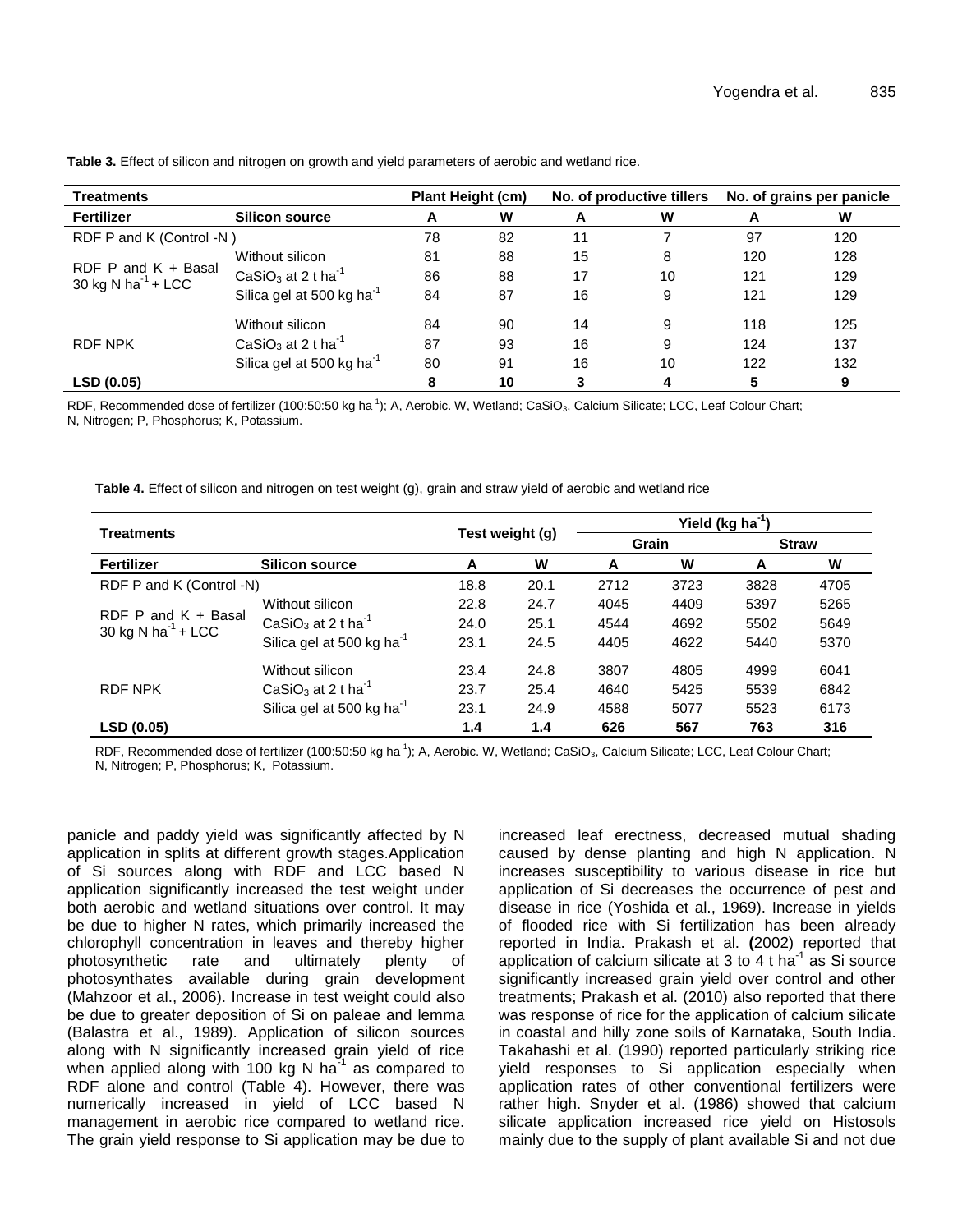**Table 5.** LCC values recorded at different growth stages of Aerobic and Wetland rice.

| <b>Treatments</b>                                   |                                            | Aerobic rice        |               |               |               |               |               |  |  |
|-----------------------------------------------------|--------------------------------------------|---------------------|---------------|---------------|---------------|---------------|---------------|--|--|
| <b>Fertilizer</b>                                   | <b>Silicon source</b>                      | <b>40 DAS</b>       | <b>50 DAS</b> | <b>60 DAS</b> | <b>70 DAS</b> | <b>80 DAS</b> | <b>90 DAS</b> |  |  |
| RDF P and K (Control -N)                            |                                            | 1.9                 | 2.1           | 2.6           | 2.3           | 2.6           | 2.6           |  |  |
|                                                     | Without silicon                            | $2.6*$              | $2.8*$        | 3.1           | $2.9*$        | 3.1           | 3.2           |  |  |
| RDF $P$ and $K +$ Basal<br>30 kg N ha $^{-1}$ + LCC | CaSiO <sub>3</sub> at 2 t ha <sup>-1</sup> | $2.5*$              | $2.7*$        | 3.1           | $2.9*$        | 3.1           | 2.8           |  |  |
|                                                     | Silica gel at 500 kg ha <sup>-1</sup>      | $2.6*$              | $2.9*$        | 3.3           | $2.8*$        | 3.2           | 2.9           |  |  |
|                                                     | Without silicon                            | 3.2                 | 3.4           | 3.3           | 3.6           | 3.4           | 3.4           |  |  |
| RDF NPK                                             | CaSiO <sub>3</sub> at 2 t ha <sup>-1</sup> | 2.8                 | 3.0           | 2.9           | 3.1           | 3.0           | 3.1           |  |  |
|                                                     | Silica gel at 500 kg ha <sup>-1</sup>      | 2.9                 | 3.2           | 3.3           | 3.1           | 3.0           | 3.1           |  |  |
|                                                     |                                            | <b>Wetland rice</b> |               |               |               |               |               |  |  |
| <b>Treatments</b>                                   |                                            | <b>20 DAT</b>       | <b>30 DAT</b> | <b>40 DAT</b> | <b>50 DAT</b> | <b>60 DAT</b> |               |  |  |
| Fertilizer                                          | <b>Silicon source</b>                      |                     |               |               |               |               |               |  |  |
| RDF P and K (Control -N)                            |                                            | 3.5                 | 3.3           | 3.4           | 3.5           | 3.5           |               |  |  |
|                                                     | Without silicon                            | $3.7**$             | $3.6**$       | $3.7**$       | 4.1           | 4.0           |               |  |  |
| RDF $P$ and $K +$ Basal<br>30 kg N ha $^{-1}$ + LCC | CaSiO <sub>3</sub> at 2 t ha <sup>-1</sup> | $3.9**$             | $3.6**$       | $3.7**$       | 4.1           | 3.9           |               |  |  |
|                                                     | Silica gel at 500 kg ha <sup>-1</sup>      | $3.8**$             | $3.6**$       | $3.9**$       | 4.2           | 4.0           |               |  |  |
|                                                     | <b>Without Silicon</b>                     | 4.2                 | 4.2           | 4.0           | 4.2           | 4.2           |               |  |  |
| <b>RDF NPK</b>                                      | CaSiO <sub>3</sub> 2 t ha <sup>-1</sup>    | 4.0                 | 3.8           | 4.0           | 4.2           | 4.0           |               |  |  |
|                                                     | Silica gel at 500 kg ha <sup>-1</sup>      | 4.2                 | 4.1           | 4.1           | 4.1           | 4.2           |               |  |  |

DAS, Days after sowing; DAT, days after transplanting; \*, \*\*, 15 kg N was applied based on the LCC reading for aerobic and wetland rice respectively.

to supply of other nutrients. The results of field trials on rice soils with different levels of available Si in South China suggested a synergistic effect of added N on performance of Si fertilizer (Ho et al., 1980). Higher grain yield levels at 75 kg N ha<sup>-1</sup> as compared to RDF under rice was mainly due to efficient utilization of applied N at spilt doses, which matches the crop N requirement. Adequate N supply is needed throughout the active growing period of rice. Thus proper N management is very crucial for successful rice production. Excessive and moderate application lead to an inefficient N acquisition by the crop and results in reduced yield.

Among the different sources, application of calcium silicate and silica gel found to be on par with each other in their yield levels under both aerobic and wetland conditions respectively. The lower yield with the silica gel compared to calcium silicate application may be due to leaching and fixation loss of silicon in submerged conditions. It may also be due to less supply of Si and may be inadequate in attaining the Si requirement by the crop for producing higher grain yield.

In the present investigation, the LCC critical value three (aerobic) or four (wetland) based N (30 kg N ha<sup>-1</sup> as basal and three splits of 15 kg N ha<sup>-1</sup> each time) matched the crop demand at different physiological stages and might have reduced the losses through nitrification, leaching and volatilization and resulted in the highest grain yield. It was also on par with 100 kg N ha<sup>-1</sup> (Table 5). Tran et al.

(2002) reported that the N application method based on the leaf colour diagnosis helped in saving on the N fertilizers applied and increased grain yield. The N rate of 60 to 80 kg ha<sup>-1</sup> for the dry season and 40 to 60 kg ha<sup>-1</sup> for the wet season was recommended. N split application at early tillering and at panicle initiation or booting stage was optimum for early and late maturing cultivars.

Increase in straw yield was mainly attributed to higher tiller numbers, biomass observed in the treatment with calcium silicate at 2 t ha $^{-1}$  under both aerobic and wetland situations (Table 4). The enhanced straw yield with calcium silicate at higher N levels may be attributed to leaf erectness which facilitated better penetration of sunlight leading to higher photosynthetic activity of plant and higher production of carbohydrates (Ma et al., 1989; Korndorfer et al., 2001). Agarie et al. (1998) reported that maintenance of photosynthetic activity due to Si fertilization could be one of the reasons for increased dry matter production in rice crop. Savant et al. (1997) noted beneficial effects of Si on plant growth in terms of increased number of leaves. Ma et al. (1989) observed that addition of 100 ppm  $SiO<sub>2</sub>$  as silicic acid during the reproductive stage markedly increased straw yield of rice.

## **N Uptake (kg ha-1 )**

N uptake of both grain and straw was higher when silicon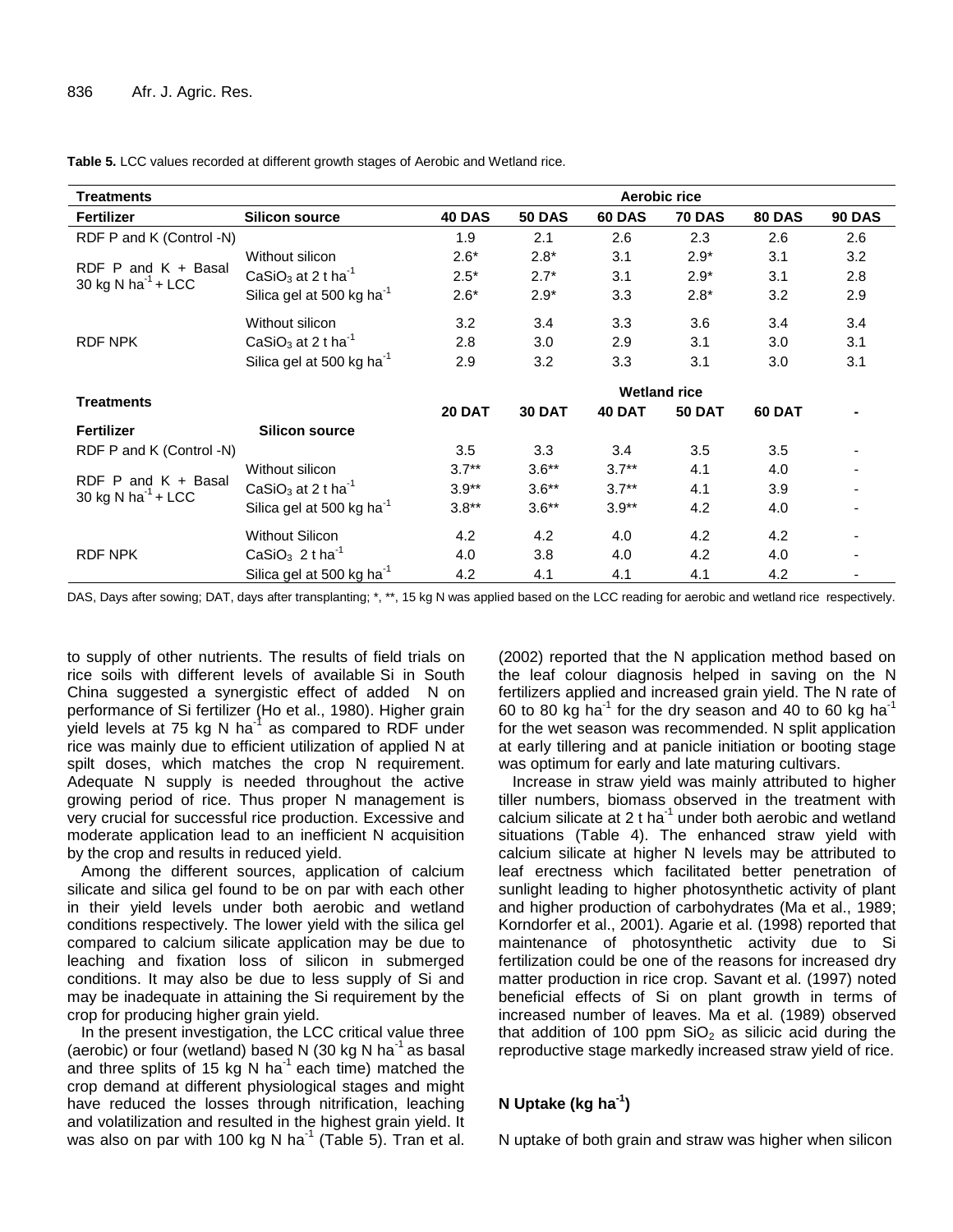

Figure 1. Effect of Si and N on N uptake (kg ha<sup>-1</sup>) of grain and straw in aerobic and wetland rice. AG, Aerobic rice grain; WG, Wetland rice grain; AS, aerobic rice straw; WS, wetland rice straw. AEN, Agronomic efficiency; REN, apparent recovery efficiency; PFPN, partial factor productivity

applied along with RDF of N (100 kg ha<sup>-1</sup>) compared with LCC based N application (75 kg ha<sup>-1</sup>) (Figure 1). However, N application along with silicon recorded higher N content than RDF of N alone. This might be due to the possibility of dilution effect when Si fertilized with less application of N. Due to a synergistic effect, the application of Si has the potential to raise the optimum N rate, thus enhancing productivity of existing lowland rice fields (Ho et al., 1980). Silicon has been reported to raise the optimum level of N in rice. Snyder et al. (1986) reported that a decline in N concentration in Histosol grown rice and attributed it to the possibility of dilution in the larger Si fertilized plants. In greater biomass where N is limiting, the plants will show lower N concentration due to dilution. The mean total N content in the Si fertilized treatments were statistically non significant when silicon applied along with LCC based N application (75 kg ha<sup>-1</sup>) than recommended N (100 kg ha<sup>-1</sup>). However, Beyrouty et al. (1994) recorded no difference in total plant N content between alternately submerged, non submerged and flooded rice.

#### **Nitrogen use efficiency (NUE)**

Application of N based on LCC in combination with silicon sources significantly affected the NUE of aerobic rice. The  $AE_N$ ,  $RE_N$  and  $PEP_N$  values were higher for LCC

based N application along with calcium silicate at 2 t ha<sup>-1</sup> and silica gel at 500 kg ha<sup>-1</sup> (Figure 2). Generally  $AE<sub>N</sub>$ ,  $RE<sub>N</sub>$  and PFP<sub>N</sub> are greater when less N fertilizer was used, but this was achieved with the use of the LCC without sacrificing yield. The  $AE_N$  for LCC based N management treatments was the same or higher as in fixed schedule recommended N treatment. The  $AE_N$ ,  $RE<sub>N</sub>$ , PFP<sub>N</sub> values ranged from 10.95 to 24.43 and 42.81 to 68.15, 38.07 to 60.59 in aerobic rice and 9.10 to 17.0, 18.0 to 72.0, 48.5 to 62.56 in wet land rice respectively (Figures 1 to 3). The  $AE_N$  is a function of both physiological efficiency and  $RE<sub>N</sub>$  of applied N. Application of N using LCC resulted in increased leaf N concentration. The  $AE_N$  was greater when less N fertilizer was applied, but this was achieved with LCC without sacrificing the yield under both aerobic and wetland conditions. Basal application of 30 kg N ha $^{-1}$  compared to 50 kg N ha<sup>-1</sup> (RDF) efficiently utilized the applied N, whereas at later stages of the crop growth N was applied based on the crop requirement which was measured through LCC based on critical values. Spilt application of N at 15 kg N ha $^{-1}$  was applied at each time against the recommended fixed dose of 25 kg N ha $^{-1}$ . Cassman and Pingali (1985) reported  $AE_N$  values of 24 to 30 in rice by improved timing and further revealed that crop demand of applied N could improve the  $AE_N$  to some extent.

Application of N based on LCC achieved higher  $PFP_N$ values against RDF of fixed N spilt application under both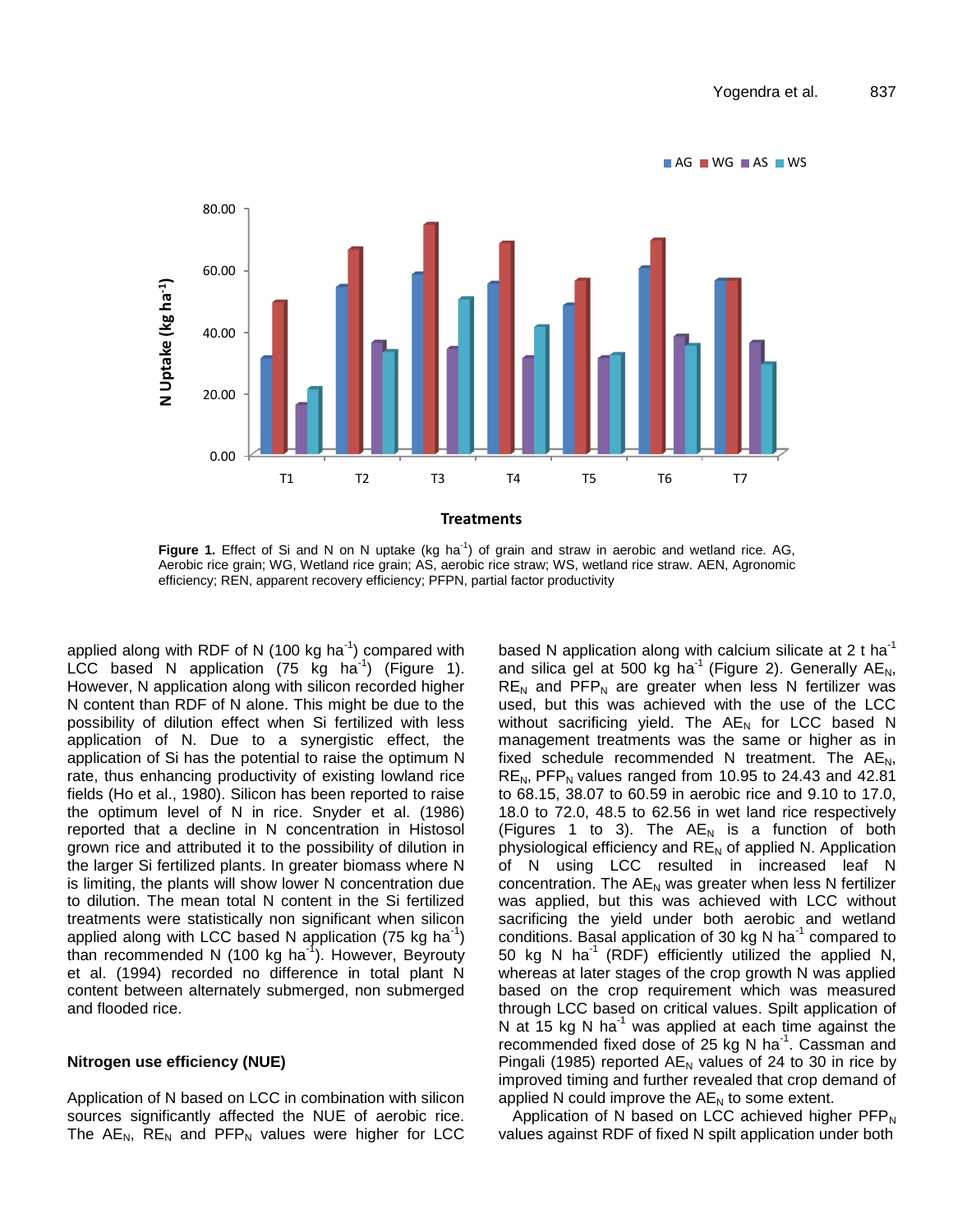

**Figure 2.** Effect of SI and N on RE<sub>N</sub> in aerobic rice.



Figure 3. Effect of silicon and nitrogen on AE<sub>N</sub> and PFP<sub>N</sub> in aerobic and wetland rice.

aerobic and wetland rice. Half of the 100 kg N ha<sup>-1</sup> (RDF) was recommended as basal application. As rice seeds take about 5 to 7 days to germinate and 2 to 3 leaf seedlings in fields, it is very likely that most of N applied as basal immediately after sowing is not used by plants and is subjected to lose by many ways. Rice seedlings need about 7 to 10 days to recover from transplanting shock and hence, N uptake within two weeks of transplanting could be very small. The usefulness of applying a lower dose of N is sufficient or at later stages of crop, that is, 30 days after sowing in aerobic rice, and 14 days after transplanting in wetland rice need to be examined. Shulka et al. (2004) and Alam et al. (2004)

observed not only higher NUE, but also higher yields through LCC based management. Yogendra et al. (2011) reported that basal application of low dosage of N fertilizer (30 kg ha<sup>-1</sup>) along with calcium silicate as a source of Si was effective for aerobic rice. Application of calcium silicate along with LCC based N application has achieved high N and Si use efficiency in aerobic rice. Yogendra et al. (2013) reported a significant increase in the grain yield of wetland rice and nitrogen use efficiency was noticed with the application of calcium silicate at 2 t ha-1 in eastern dry zone soils of Karnataka. This result indicate that the current recommendation of fixed time split N applications at specified growth time is not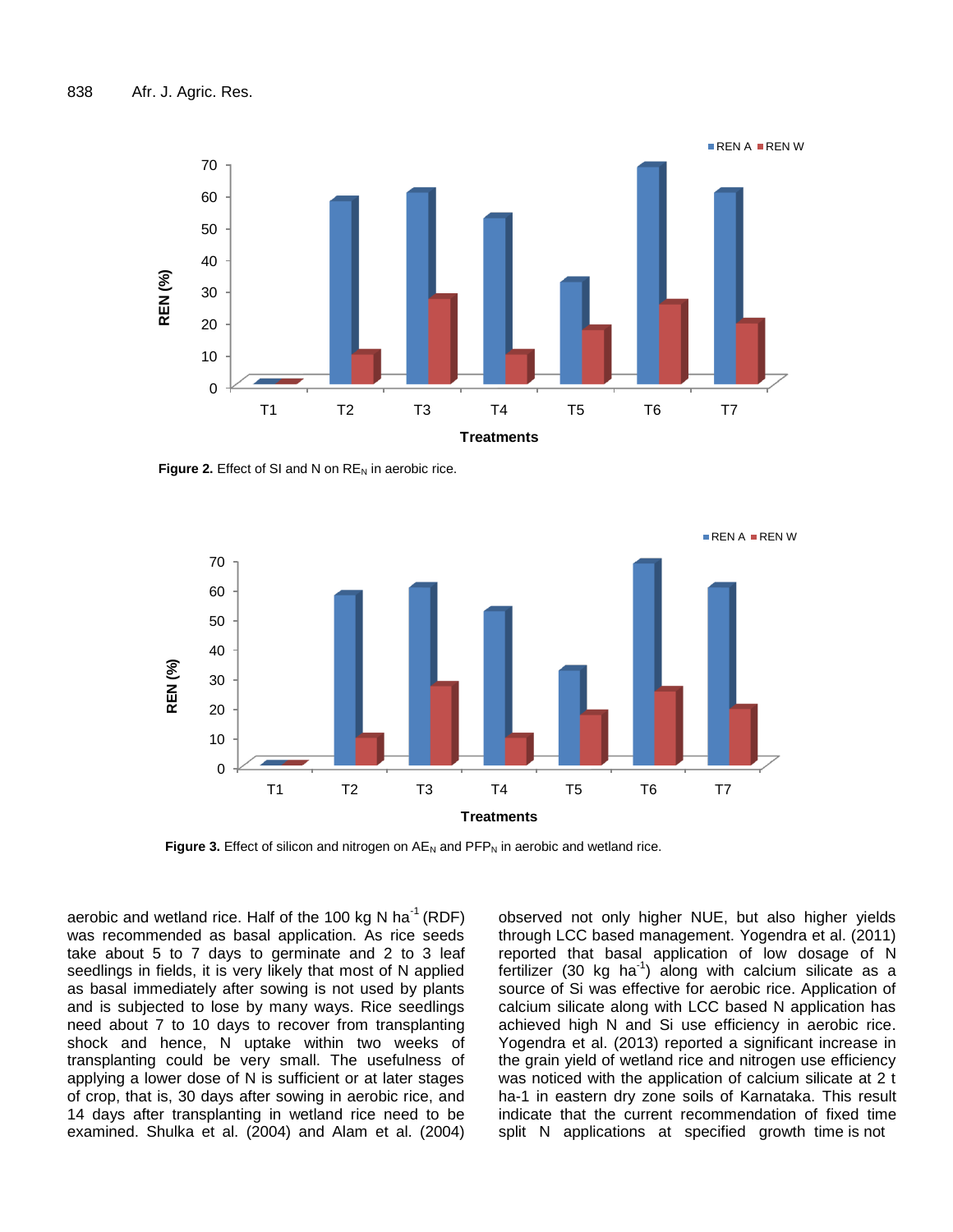adequate to synchronize N supply with actual crop N demand due to poorly designed N splitting and variations in crop N demand (Bijay et al., 2002; Nachimuthu et al., 2007). Furthermore, N application in recommended splits are not based on the indigenous N supply (INS) (Shukla et al., 2004). The INS is defined as total plant N uptake at physiological maturity in zero N plots, which represents all sources of N (soil, organic materials, rhizosphere N fixation, crop residues, rainfall, irrigation water, etc.) available to crops during the growing season (Dobermann et al., 2003). This varies with crop, soil and cropping season (Stalin et al., 1996).

#### **Conclusion**

It is evident from our results that the use of LCC with reduced the basal N application (30 kg N ha<sup>-1</sup>) along with calcium silicate at 2  $t$  ha<sup>-1</sup> as a source of silicon resulted on par grain yield as compared to the recommended N treatments under both aerobic and wetland rice. Monitoring rice plant N status and N requirement is an important subject with improving the balance between crop N demand and N supply from soil and applied fertilizer. In many field situations in Karnataka, more than 50% (50% of total N is supplied as basal application) of applied N is lost due in part to the lack of synchrony of plant N demand with N supply. The LCC is simple and easy-to-use tool that can help farmers avoid over application of N in rice plant. The LCC based management in rice suggests that N application can be saved with no yield lose by appropriately revising the fertilizer recommendation. Thus, there is considerable opportunity to increase farmers yield and N recovery efficiency levels through improved N management with the LCC. In the situation of using fixed-time split N recommendations, refining fixed time split N recommendations periodically will be needed with the real-time N management to tackle high spatial and temporal variability in INS.

#### **Conflict of Interests**

The author(s) have not declared any conflict of interests.

#### **REFERENCES**

- Abrol YP, Raghuram N, Sachdev MS (2007). Agricultural nitrogen use and its environmental implications. International publishing home Pvt. Ltd., New Delhi, pp. 29-54.
- Agarie S, Dgata W, Kubotah, Kaufonann PS (1998). Physiological role of silicon in photosynthetic and dry matter production in rice plant. Japan Crop Science 61:200-208.
- Alam MM, Ladha JK, Foyjunnessa Rahman Z, Khan SR, Harun UR, Khan AH, Buresh RJ (2004). Nutrient management for increased productivity of rice-wheat cropping system in Bangladesh. Field

Crops Res. 96(2-3):374-386.

- Arnon DI, Stout PR (1939). The essentiality of certain elements in minute quantity for plant with special reference to copper. Plant Physiol.14(2):371-375.
- Atlin GN, Lafitte HR, Tao D, Laza M, Amante M, Courtois B, (2006). Developing rice cultivars for high-fertility upland systems in the Asian tropics. Field Crops Res. 97:43–52.
- Balastra MLF, Perez CM, Juliano BO, Villareal P (1989). Effects of silica level on some properties of Oryza sativa straw and hull. Canadian J. Bot. 67:2356-2363.
- Bernier J, Kumar A, Serraj R, Spaner D, Atlin G (2008). Review breeding upland rice for drought resistance. J. Sci. Food Agric. 88:927–939.
- Beyrouty CA, Grigg BC, Norman RJ, Wells BR (1994). Nutrient uptake by rice in response to water management. J. Plant Nutri. 7(1):35-39.
- Bijay S, Yadvinder S (2003). Efficient nitrogen management in ricewheat system in the Indo-Gangetic plains. In: Nutrient management for sustainable rice-wheat cropping system pp. 99-114.
- Bijay S, Yadvinder S (2003). Nitrogen management in rice wheat system in the Indo-Gangetic Plain. In: Singh Y, Singh B, Nayyar VK, Jagmohan-Singh (eds) Nutrient management for sustainable rice– wheat cropping system. National Agricultural Technology Project, Indian Council of Agricultural Research, New Delhi, and Punjab Agricultural University, Ludhiana. pp. 99–114.
- Bijay S, Yadvinder S, Ladha JK, Bronson KF, Balasubramanian V, Jagdeep-S, Khind CS (2002). Chlorophyll meter and leaf color chartbased nitrogen management for rice and wheat in northern India. Agron. J. 94:821-829.
- Bouman BAM, Yang XG, Wang HQ, Wang ZM, Zhao JF, Chen B (2006). Performance of aerobic rice varieties under irrigated conditions in North China. Field Crops Res. 97:53–65.
- Bouman BAM, Humphreys E, Barker R, Tuong TP (2006). Rice and water. Adv. Agron.92, 187-237.
- Carriger S, Vallee D (2007). More crop per drop, Rice Today, 6(2):10- 13.
- Cassman KG, Peng S, Olk DC, Ladha JK, Reichardt W, Dobermann A, Singh U, (1998). Opportunities for increased nitrogen-use efficiency from improved resource management in irrigated rice systems. Field Crops Res. 56(1/2):7-39.
- Cassman KG and Pingali PL (1995). Intensification of irrigated rice systems: learning from the past to meet future challenges. Geo. J. 35(3):299–305.
- Cheng BT, 1982. Some significant functions of silicon to higher plants. J. Plant Nutri. 5:1345-1353.
- Dobermann A, Cassman KG. (2002). Plant nutrient management for enhanced productivity in intensive grain production systems of the United States and Asia. Plant Soil 247:153–175. doi:10.1023/A:1021197525875.
- Dobermann A, Witt C, Abdulrachman S, Gines HC, Nagarajan R, Son TT, Tan PS, Wang GH, Chien NV, Thoa VYK, Phung CV, Stalin P, Muthukrishnan P, Ravi V, Babu M, Simbahan GC, Adviento MAA (2003). Soil fertility and indigenous nutrient supply in irrigated rice domains of Asia. Agron. J. 95:913-923.
- Epstein E (2001). Silicon in plants: Facts vs. concepts. In Silicon in Agriculture. Eds. Datnoff L E, Snyder G H and Korndorfer G H. Elsevier, Amsterdam, pp. 1–15.
- Fageria NK, Barbosa MP, Filho (2001). Nitrogen use efficiency in lowland rice genotypes. Commun. Soil Sci. Plant Anal 32:2079– 2089.
- Ho DY. Zhang HL, and Zhang, XP. (1980). The silicon supplying ability of some important paddy soils of South China In: Proceedings of the symposium on paddy soil. Naying China pp. 19-24.
- Humphreys E, Kukal SS, Christen EW, Hira GS, Balwinder-Singh, Sudhir-Yadav, Sharma RK (2010). Halting the groundwater decline in north-west India—which crop technologies will be winners? Adv. Agron. 109:155–217.
- Korndorfer GH, Snyder GH, Ulloa M, Datnoff LE (2001). Calibration of soil and plant Silicon for rice production. J. Plant Nutri. 24(7):1071-